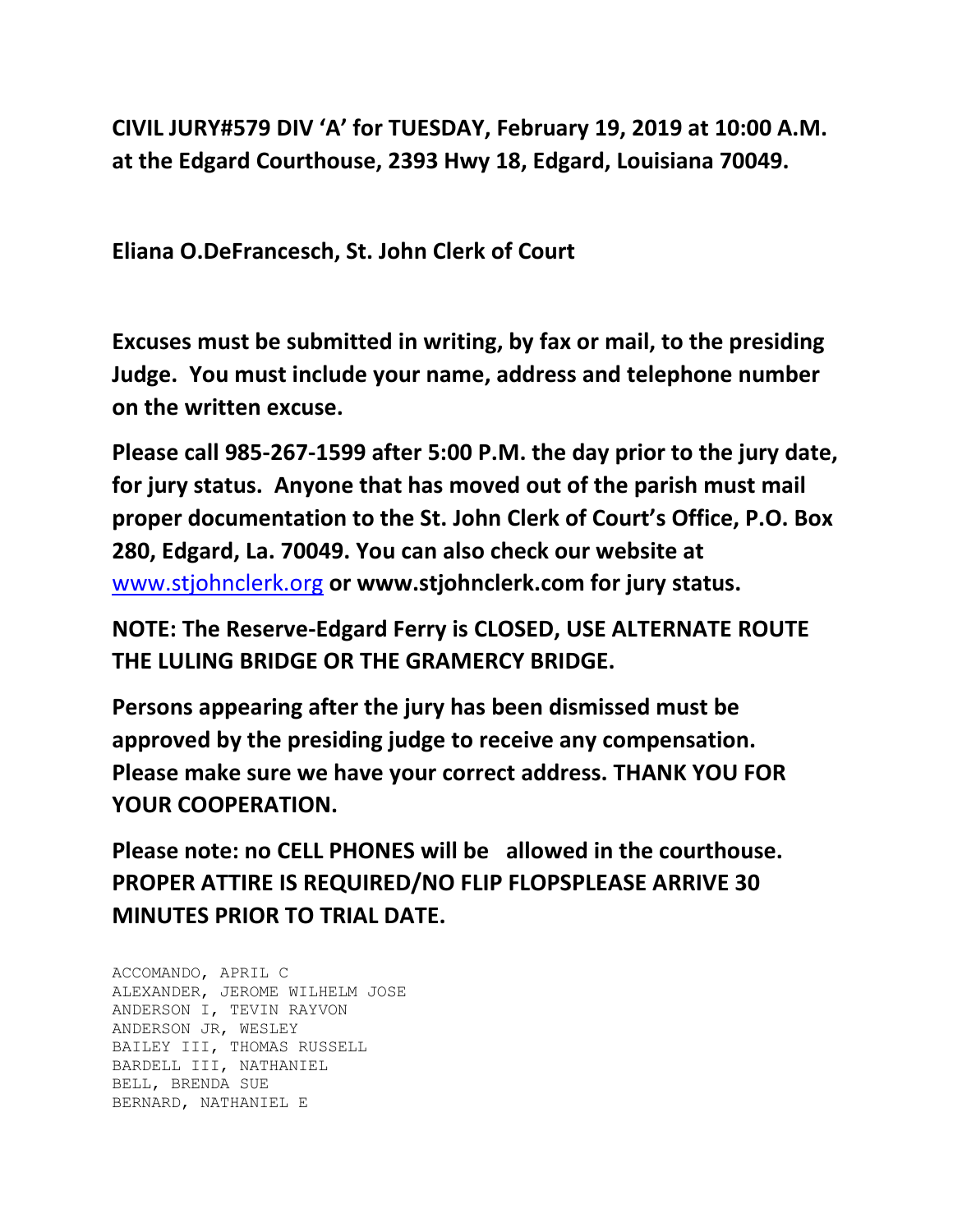BILLIOT, SCOTT JAMES BLANKS, CYNTHIA J BLOUIN, THERESA W BOLDEN, KAYLA LAJEANNE BOUDREAUX, QUINN E BROOKS, JARROD FLOYD BROOKS, KENNISHA CHRISTINE BROWNING, MARK ALLEN BURKS, JOHNATHAN LEVELL CANTRELLE, AMBROSE J CASADABAN, MINA CHRISTINE CELESTINE III, LEONARD CHERAMIE, BRYAN J CHOPIN, ASIANEE M COCHRAN, EUGENE COLEMAN, TRAMAINE MARIE COLLINS, VENESSA DALE COTTON, ANTIONETTE M COULON, STEVEN JOHN DOIRON, JOHN EVERETT DORRIS, NORMA W DUHE, TIMOTHY A EAGLETON JR, DERRICK EDWARDS, TASHIKA EVANS, PENNIE FALLETTA, DAVID P FARNELL, KENNETH GRAYLAN FENROY, TOYA FERRYGOOD, KIARA MARIE FLEMING, DONALD P FLEMING, THERESA FRANKLIN, DANIEL LEVI FRANKLIN, ROBIN M FUNDERBURK, DONNA DENISE GABRIEL, CIERRA INDIA GREEN, TOI T GREEN-CRUSTO, RICHEL LENAR GRIMES, LISA EMELDA HAMPTON, ALEXIS NIKOLIA HAYS, CONNER MATTHEW HILL, TERRY JAY HOLLINS, PAULA F HOUSTON, DEREK D HYMEL, CAMERAN JACKSON, ANDRNEE R JACKSON JR, ROBERT LEE JOHNSON, CHARLES E JOHNSON, DENA JONES, MELVIN A JONES, TERRION LYNN JOSEPH, RODERICK LYNDELL JUNIORS, LYNN KERLEC, PHILIP F KING, JARVIS TRAMOND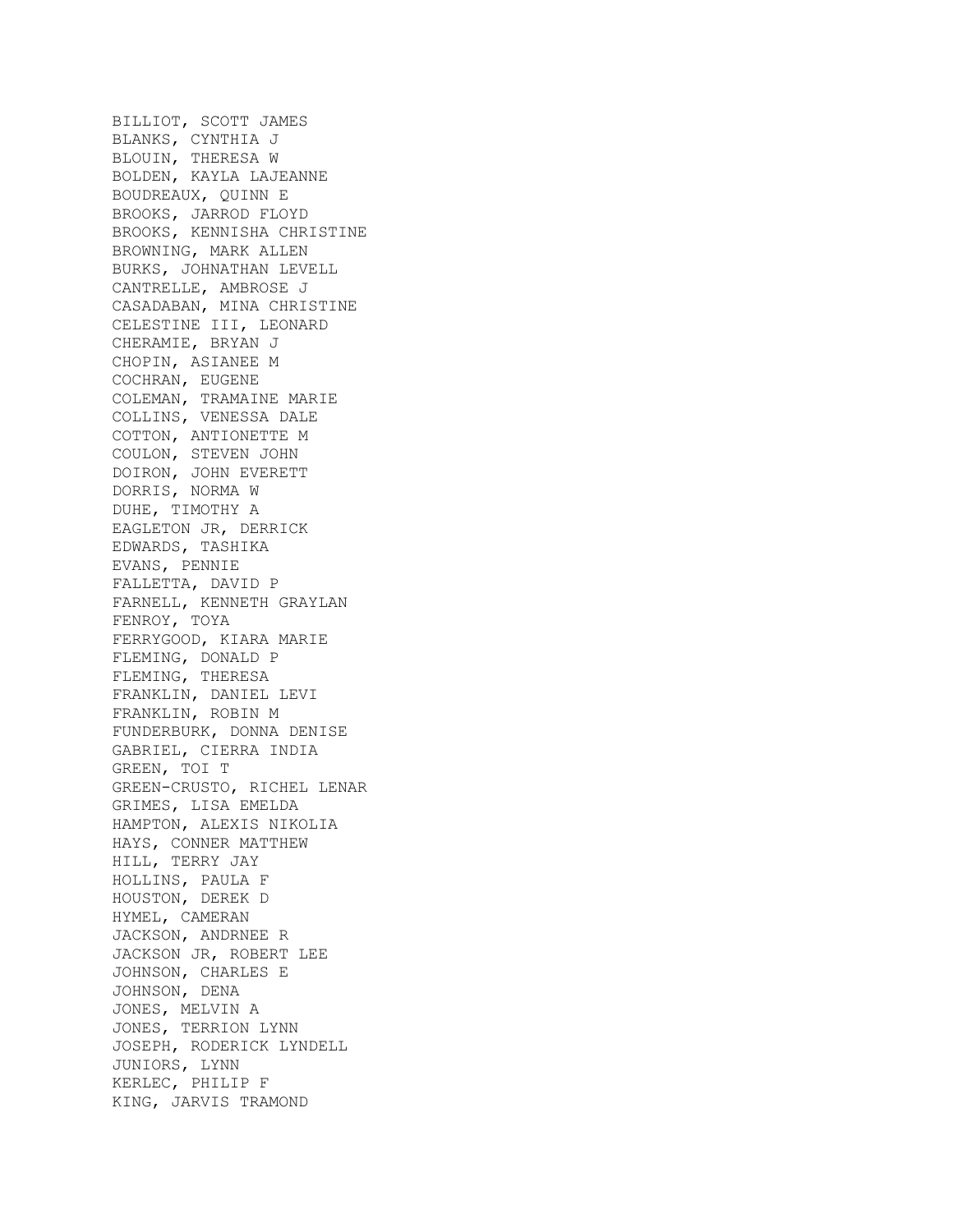LABRANCHE, KIM M LACROIX, CHARLES G LANDRY, SANDY JAMES LAURICH, ERICA LEBOEUF, NEDRA R LEE, GEORGE EDWARD LEVET, BRANDON PAUL LILIEDAHL, KIRSTEN MARTIN, GAYNELL M MATAR, ANGELIE MATHIEU, LANDRY D MCDONALD, DARLENE M MILLET, KIMBEL M MILLET IV, LESTER JOSEPH MILLIEN, MELVIN J MITCHELL, DELVIKIA V MITCHELL, GWENDOLYN T MITCHELL, SHADAI LASEAN MORRIS, AHKHEILA SHANTELL NICHOLSON, MELISSA A NOBLE, DEQUINCY ANDREA NUNNERY, JOYCHON LASHEA OLYNICK, JOHN M ORY, CHRISTOPHER M PAGOAGA, SABRINA MARIE PARETTI, MARIA A PEARSON, KENNETH LEE PIDGEON, MICHELLE ANN PIERRE, GLENN PIERRE, OCTAVIA MARIE POUSSON, VICKI M RAYMOND, MARCIA RILEY, JERALD JOSEPH RIOS, RICHARD ROUSSEL, CARI JANE RUSHING, KEITH MICHAEL RUSS, JOSHUA REDERICK SANDERS, WANDA D SCHNEIDER, KIRK A SHARPLESS JR, WILLIAM G SIMONEAUX, AMANDA BROUGHTON SPURLOCK, MELISHA STADLER, JORDAN CHRISTOPHER STAES, KELSEY J STANTON, HAROLD STEIN, MARIA M STEMLEY, RAYMOND STEWART, ALESHIA YVETTE STOKES, DAMONE JAMEL SULLIVAN, JANET C TARANTINO, ANTOINETTE I TERRY, DIANNE J TURNER, DAVION TURNER, RIDGE ANTHONY